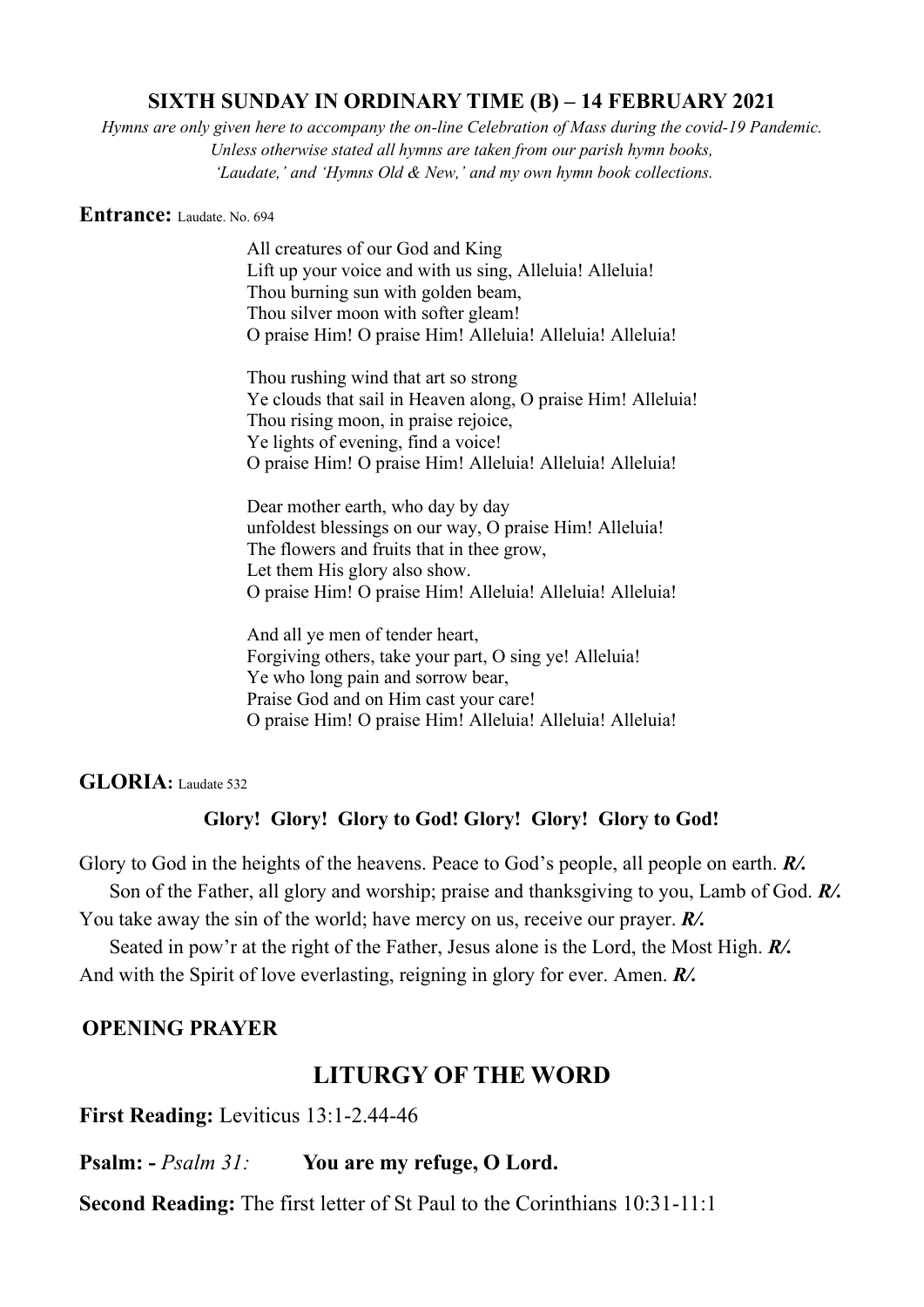**Prayer of the Faithful:** Lord, hear us. *R/.* **Lord, graciously hear us.**

# **LITURGY OF THE EUCHARIST**

## **Preparation of the Gifts: Hymns Old & New. No.443**

Lord accept the gifts we offer at this Eucharistic feast, bread and wine to be transformed now, through the action of thy priest. Take us too, Lord, and transform us, be thy grace in us increased.

May our souls be pure and spotless as the host of wheat so fine; may all stain of sin be crushed out, like the grape that forms the wine, As we, too, become partakers, in this sacrifice divine.

Take our gifts, almighty Father, living God, eternal, true, Which we give through Christ our Saviour, pleading here for us anew. Grant salvation to all present, and our faith and love renew.

### **Communion:** Hymns Old & New. No.656

The king of love my shepherd is, whose goodness faileth never; I nothing lack if I am his and he is mine for ever.

Where streams of living water flow my ransomed soul he leadeth, and where the verdant pastures grow with food celestial feedeth.

Perverse and foolish oft I strayed, but yet in love he sought me, and on his shoulder gently laid, and home rejoicing brought me.

In death's dark vale I fear no ill with thee, dear Lord, beside me; Thy rod and staff my comfort still, thy cross before to guide me.

Thou spread'st a table in my sight; thy unction grace bestoweth; and O what transport of delight from thy pure chalice floweth!

And so through all the length of days thy goodness faileth never: Good shepherd, may I sing thy praise within thy house for ever.

# **Blessing and Dismissal**